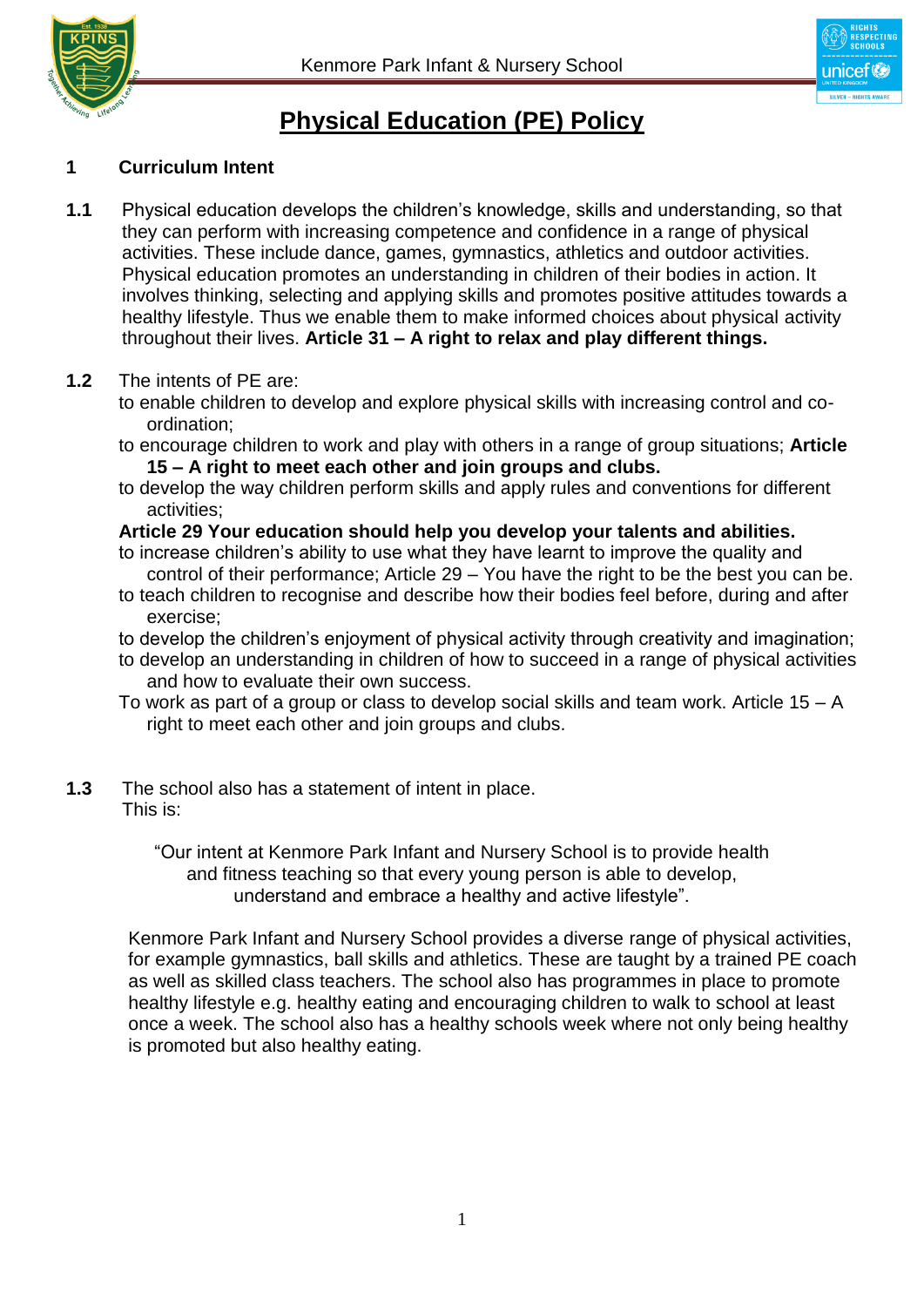



## **2 Teaching and learning style**

- **2.1** We use a variety of teaching and learning styles in PE lessons. Our principal aim is to develop the children's knowledge, skills, health, well-being and understanding and we do this through a mixture of whole-class teaching and individual/group activities. Teachers draw attention to good examples of individual performance as role models for the other children and we encourage the children to evaluate their own work as well as the work of other children. Within lessons we give the children the opportunity to collaborate and to compete with each other, and they have the opportunity to use a wide range of resources. **Article 29 A children have a right to get better at things. To learn about ourselves and others.**
- **2.2** As well as the class teacher, the school also employs a specialist PE coach to come to school every week to work with the children. The PE coach has their own set of plans which details exactly what to teach and how to develop and enhance the children's skills. The class teacher works with the PE coach to also develop their skills.
- **2.3** In all classes there are children of differing physical ability. Whilst recognising this fact, we provide suitable learning opportunities for all children by matching the challenge of the task to the ability of the child. **Article 2 All children have rights no matter who they are, whether or not they have a disability, no child should be treated unfairly on any basis.**

We achieve this through a range of strategies:

setting common tasks that are open-ended and can have a variety of results, e.g. timed events;

setting tasks of increasing difficulty, where not all children complete all tasks;

providing a range of challenge through the provision of different resources, e.g. different gymnastics equipment.

**2.4** The school encourages children to take part in competitions. In PE lessons children will be asked to reflect and monitor their performance and then asked to try and beat their last performance. As well as through their PE lessons children also have opportunities to take part in competitions with other children in the borough. **Article 29 Your education should help you use and develop your talents and abilities. It should also help you learn to live peacefully, protect the environment and respect other people. The right to be the best you can be.** 

## *3 PE curriculum planning*

- *3.1 PE is a foundation subject in the school curriculum. We work with specialized coaches to map our curriculum to ensure that PE is accessible and engaging for all children to develop their core physical skills for each area unit of work. Teachers and the specialized coaches work in partnership to assist children in their PE. This is part of the staff's CPD. Teachers will use the coaches expertise to develop their own* teaching in PE. **Article 28 – A right to an education.**
- **3.2** The curriculum planning in PE is carried out in three phases (long-term, medium-term and short-term). The long-term plan maps out the PE activities covered in each term for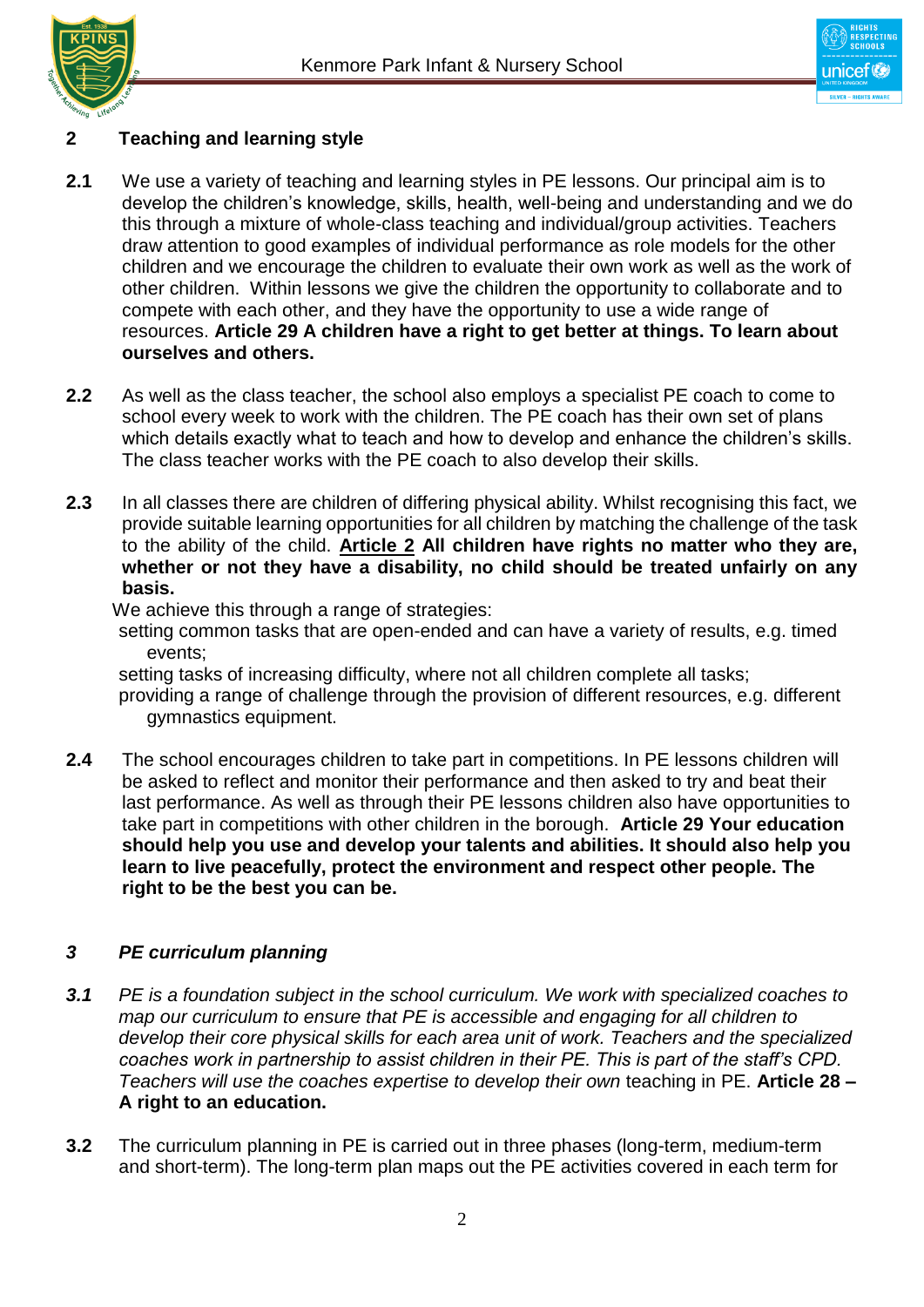



*each the key stage.* The PE subject leader works this out in conjunction with the PE specialist coach and teaching colleagues in each year group.

- *3.3* Our medium-term plans, define what we teach and ensure an appropriate balance and distribution of work across each term. The subject leader keeps and reviews these plans.
- **3.4** There are plans for each PE lesson. These list the specific learning objectives for each lesson and give details of how the lessons are to be taught. At the start of each lesson the objectives are shared with the children so that they can use the objectives to assess their own and each others' learning. A copy of all of the plans are stored under each year group folder on the system.
- **3.5** We plan the PE activities so that they build upon the prior learning of the children. While there are opportunities for children of all abilities to develop their skills, knowledge and understanding in each activity area, there is planned progression built into the scheme of work, so that the children are increasingly challenged as they move up through the school. **Article 23 – A right to special help if they need it.**

## **4 The Foundation Stage**

We encourage the physical development of our children in our Nursery and Reception classes as an integral part of their work. As the Nursery and Reception Classes are part of the Foundation Stage of the National Curriculum, we relate the physical development of the children to the objectives set out in the Development Matters, which underpin the curriculum planning for children aged three to five years of age. We encourage the children to develop confidence and control of the way they move, and the way they handle tools and equipment. We give all children the opportunity to undertake activities that offer appropriate physical challenge, both indoors and outdoors, using a wide range of resources to support specific skills such as gymnastics, co-ordination, balancing and dance.

*4.*1 We follow the Chief Medical Office recommendations for our under 5's when it comes to physical activity and encourage children who are capable walking unaided to be physically active for at least 180 minutes. We aim to achieve this through having chair free areas, a free flow policy and encouraging the children to be active throughout the day.

 We try to minimise the amount of time spent children are sedentary (being inactive, restrained or sitting) for extended periods (except time spent sleeping) by reducing screen time (e.g. watching TV, using a computer, tablet or smart phone) and reducing time spent in a pushchair or car seat.

**4.2** We provide suitable physical activities for all. All of our children, including those with special educational needs and disabilities (SEND) are entitled to a comprehensive programme of physical activity opportunities that allows all children to improve their skills of co-ordination, manipulation, control and movement and to develop positive attitudes towards physical activities including sports. Our provision is also fully inclusive of children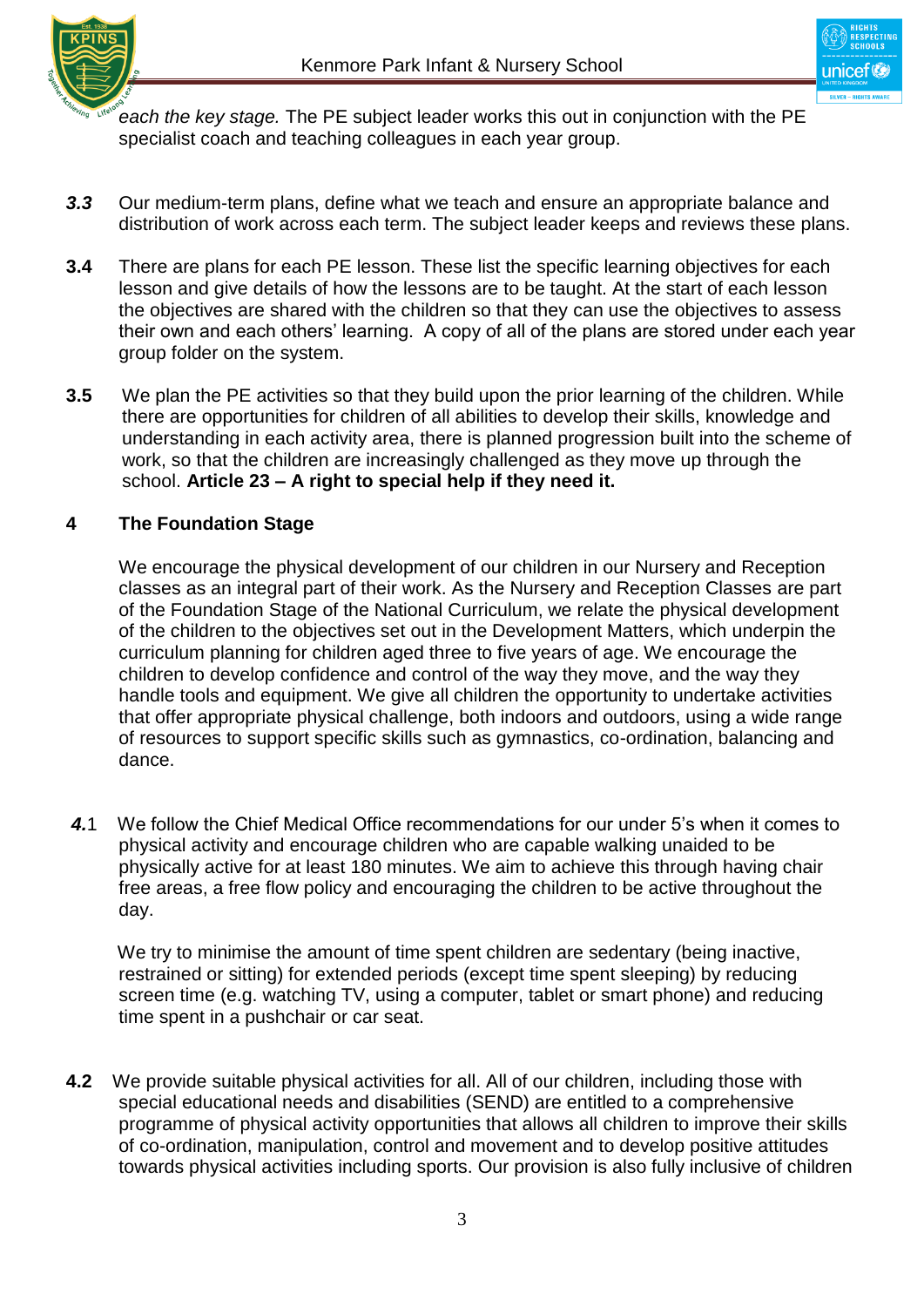

Inicot<sup>1</sup>

from different cultures and religions. All staff are aware the need to be sensitive to individual beliefs about what is acceptable in relation to physical activity.

- **4.3** We provide adequate activities for the development of fine motor skills e.g. threading, spooning marbles into narrow mouthed containers, tapping shapes with nails and hammers, scissor skills etc. The Nursery has an outdoor climbing frame which facilitates the development of gross motor skills. Children are also encouraged to draw using chalks on the floor or paint on large pieces of paper using big strokes to develop gross motor skills.
- **4.4** At Kenmore Park Infant & Nursery School we also hold a parents' workshop. Parents are invited to come and watch one of our PE lessons. The teachers demonstrate how parents can be active with their child. After attending this workshop parents are loaned a pack of PE resources which they can play and engage physically with their child. We also work with parents to promote active travel to and from school through our Walk on Wednesday scheme; where children are encouraged to walk or use their scooters or bikes to travel to school.

 At the end of the month they have walked on all Wednesdays then they get a badge. Parents are also advised not to use buggies and replace them with scooters or bikes when travelling to school. There is a designated area to park buggies and scooters.

## **5 Contribution of PE to teaching in other areas of the curriculum and beyond.**

#### **5.1 English**

 PE contributes to the teaching of English in our school by encouraging children to describe what they have done and to discuss how they might improve their performance. PE also gives the children access to a variety of vocabulary. The children use their physical skills taught during PE lessons to help them re-enact stories and scenes for English Units of Work.

# **5.2 Personal, social, health and citizen education (PSHCE)**

 PE contributes to the teaching of personal, social and health education and citizenship. Children learn about the benefits of exercise and healthy eating, and how to make informed choices about these things. **Article 31: You have the right to play and rest.**

# **5.3 Spiritual, moral, social and cultural development**

 The teaching of PE offers opportunities to support the social development of our children through the way we expect them to work with each other in lessons. Groupings allow children to work in a team and give them the chance to discuss their ideas and performance. Their work in general enables them to develop a respect for other children's levels of ability, and encourages them to co-operate across a range of activities and experiences. Children learn to respect and work with each other, and develop a better understanding of themselves and of each other. **Article 15: A right to meet each other and join groups and clubs.**

## **5.4 Promoting an active healthy lifestyle**

In line with the current government initiative to get children physically active for 60 minutes a day, with schools being responsible for 30 of those minutes, Our school encourages children to be physically active beyond PE Lessons. PE lessons are carefully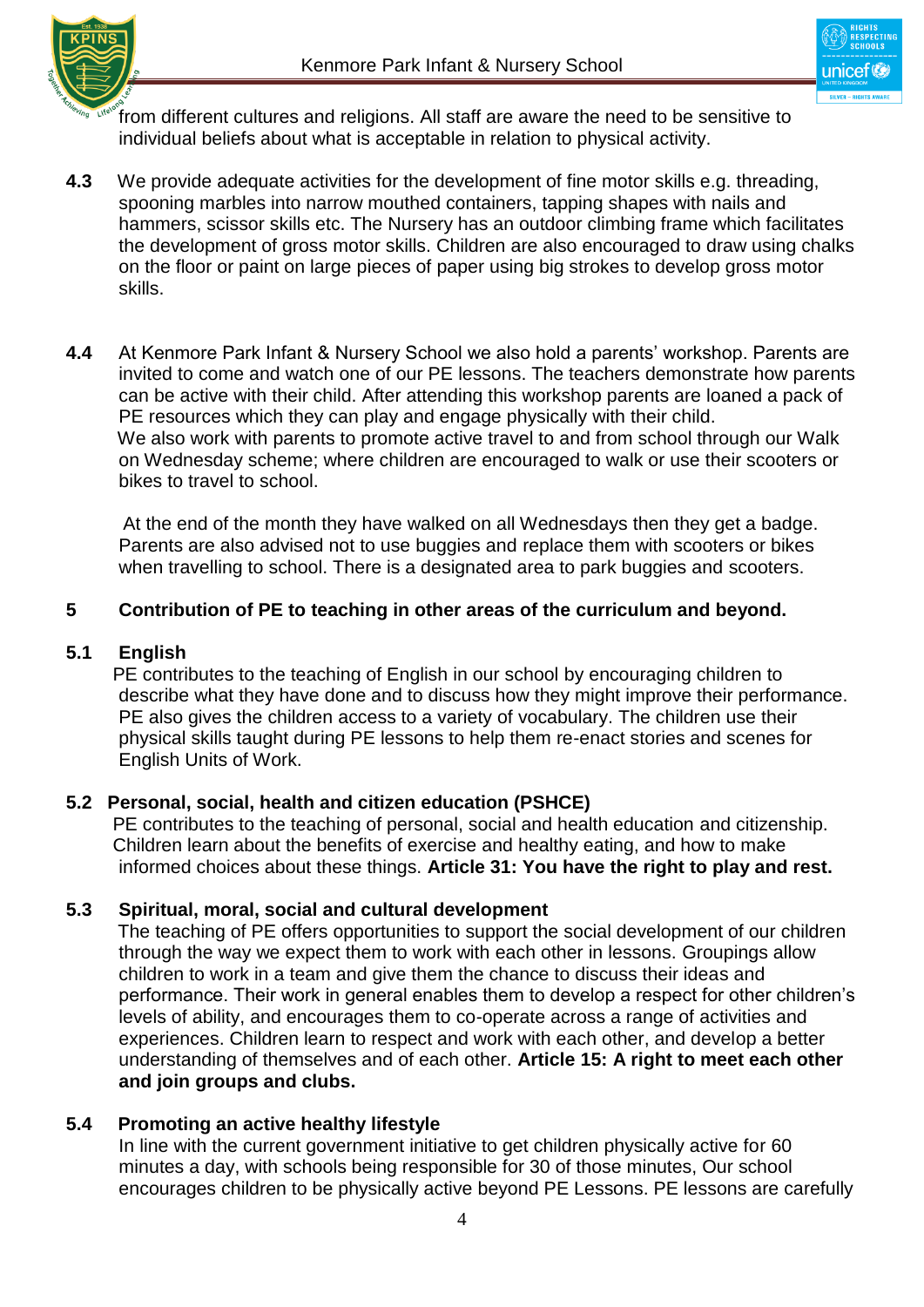

planned so that children learn core skills which can then be applied to other physical activities. There are also parts of the school day where children are encouraged to be physically active.

# **6 Teaching PE to children with special needs**

**6.1** We teach PE to all children, whatever their ability, as PE forms part of the school curriculum policy to provide a broad and balanced education to all children. Teachers provide learning opportunities that are matched to the needs of children with learning difficulties, and work in PE takes into account the targets set for individual children in their Individual Education Plans (IEPs). Article 23 You have the right to special education and care if you have a disability.

## **7 Assessment and recording**

- **7.1** Teachers assess children's work in PE by making assessments as they observe them. Their assessments are based on the progress made by children against the learning objectives for their lessons. Assessments are used to plan the future work of each child to ensure that they make good progress . These records also enable the teacher to complete the PE targets set out in the annual report to parents. The teacher passes this information on to the next teacher at the end of each year.
- **7.2** The PE subject leader keeps photographic evidence of children's work (in a portfolio). This demonstrates what the expected level of achievement is in each area of activity in PE in each year of the school. Teachers meet regularly to review individual evidence of children's work against the national exemplification material. The PE subject- leader also monitors PE by observing teaching and learning in different year groups which are documented (lesson observations proforma /evaluation report).

## **8 Resources**

**8.1** There is a wide range of resources to support the teaching of PE across the school. Resources and equipment are compatible and suitable to the age range taught. All equipment is subject to systematic and regular inspections, with large equipment having a specialist, detailed and systematic inspection on an annual basis.

 Most of our small equipment is kept in the PE storage area in the hall. Storage units allow the adults and children to access the equipment safely and provide easy access to all equipment. Children are only allowed to access these under adult supervision. The hall also contains a range of large apparatus. We expect the children, with adult support, to help set up and put away the equipment safely. By so doing, the children learn the safe and appropriate way in which to handle the equipment.

## **9 Health and safety**

**9.1** The general teaching requirement for health and safety applies in this subject. Staff must ensure that there is a safe working environment at all times. In addition, we encourage